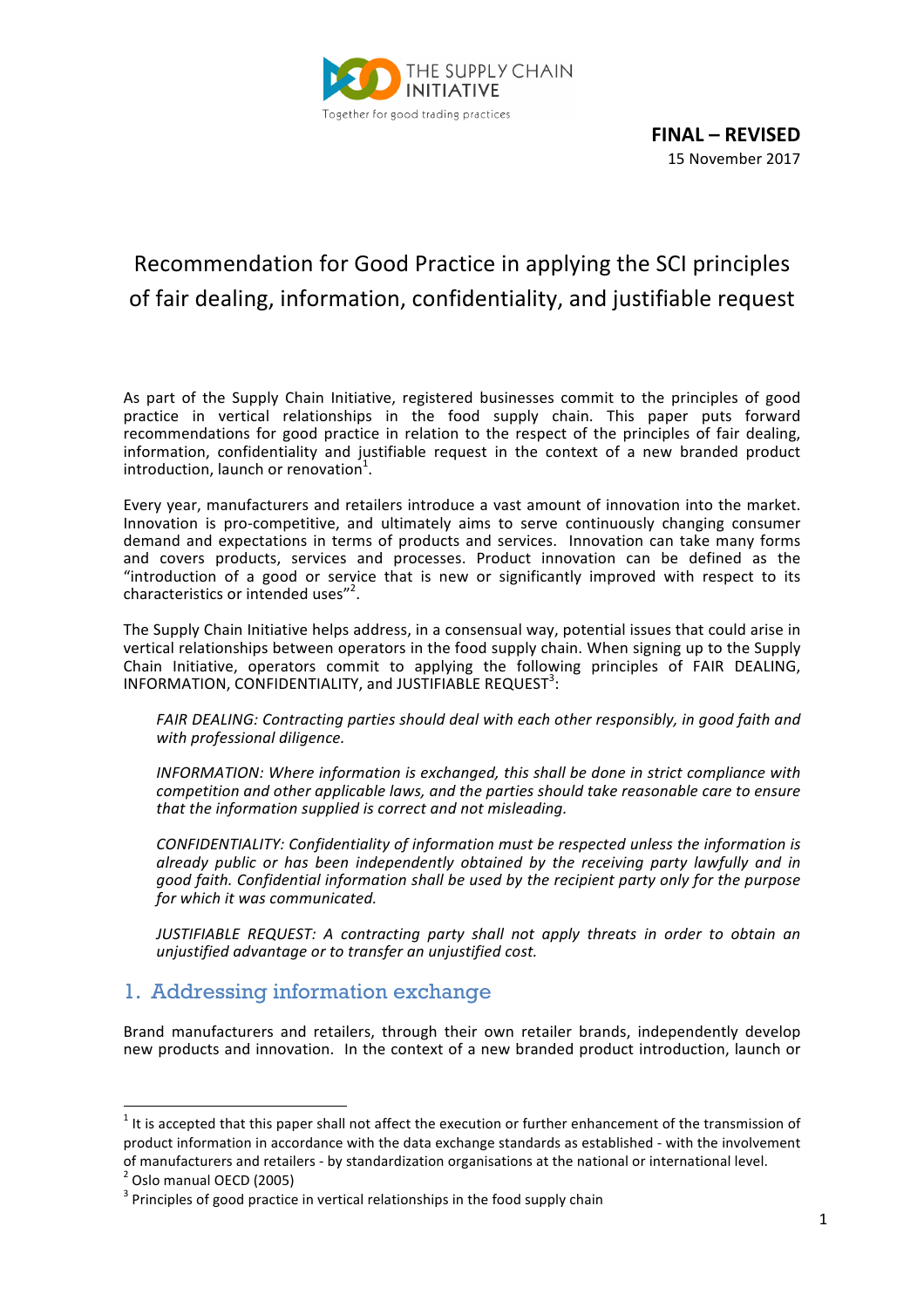renovation, they have a legitimate interest in sharing different types of information about a new product as well as the conditions for its successful introduction and related processes.

The needs for and types of information can be manifold, for example:

- to comply with regulatory requirements (e.g. labelling);
- to meet specific retailer requirements for instance reflecting consumer interest (e.g. origin and methods of production, sustainability criteria, etc.);
- or for the products' practical introduction and related processes (e.g. nature of the innovation, listing of the product in IT systems, size, packaging, storage conditions, product launch, assortment building).

In all cases, the request to share information needs a reasonable basis and may not be arbitrary.

Manufacturers and retailers recognise the following approaches as examples of good practice.

**Example 1:** A retailer sells, on the basis of its corporate policy on health and/or sustainability, no products that contain a specific ingredient. The supplier will have to respect that the retailer verifies this in the context of a listing negotiation.

**Example 2:** A retailer asks for detailed information about a new product. Without a reasonable basis for the request, the supplier should be free to decline to provide such information in the context of a listing negotiation.

### *Good practice*

- Parties are encouraged to share information, to the extent allowed, that is helpful for the commercial transaction and related processes or is in the interest of consumers; they are encouraged not to disclose or request confidential information that may not be necessary for the transaction and related processes:
- Parties should not withhold information that is necessary to handle the process for a successful product introduction and related processes or to meet their regulatory obligations.

## 2. Timing of information exchange

To ensure the smooth introduction and launch of a new or renovated branded product, taking into account related internal processes, certain types of information about the product need to be exchanged between retailers and manufacturers in a timely fashion.

### *Good practice*

- Parties recognise the importance of relationships that offer flexibility to adapt to market dynamics and circumstances. In this context, parties are encouraged to ensure that information is exchanged at the appropriate time and in the case of confidential information not earlier than necessary before offering the product for sale to consumers.
- The retailer takes care that the timing of an information request is in line with its needs for the purpose of a mutually beneficial transaction. The retailer will not threaten a supplier which declines to supply information earlier than agreed upon between the parties for the smooth launch of a new or renovated branded product.
- A statement by a retailer that it will be unable to offer the product for sale to consumers on a given date because the manufacturer has not provided relevant information on time should not be used or interpreted as a threat if there is a reasonable basis for the statement.